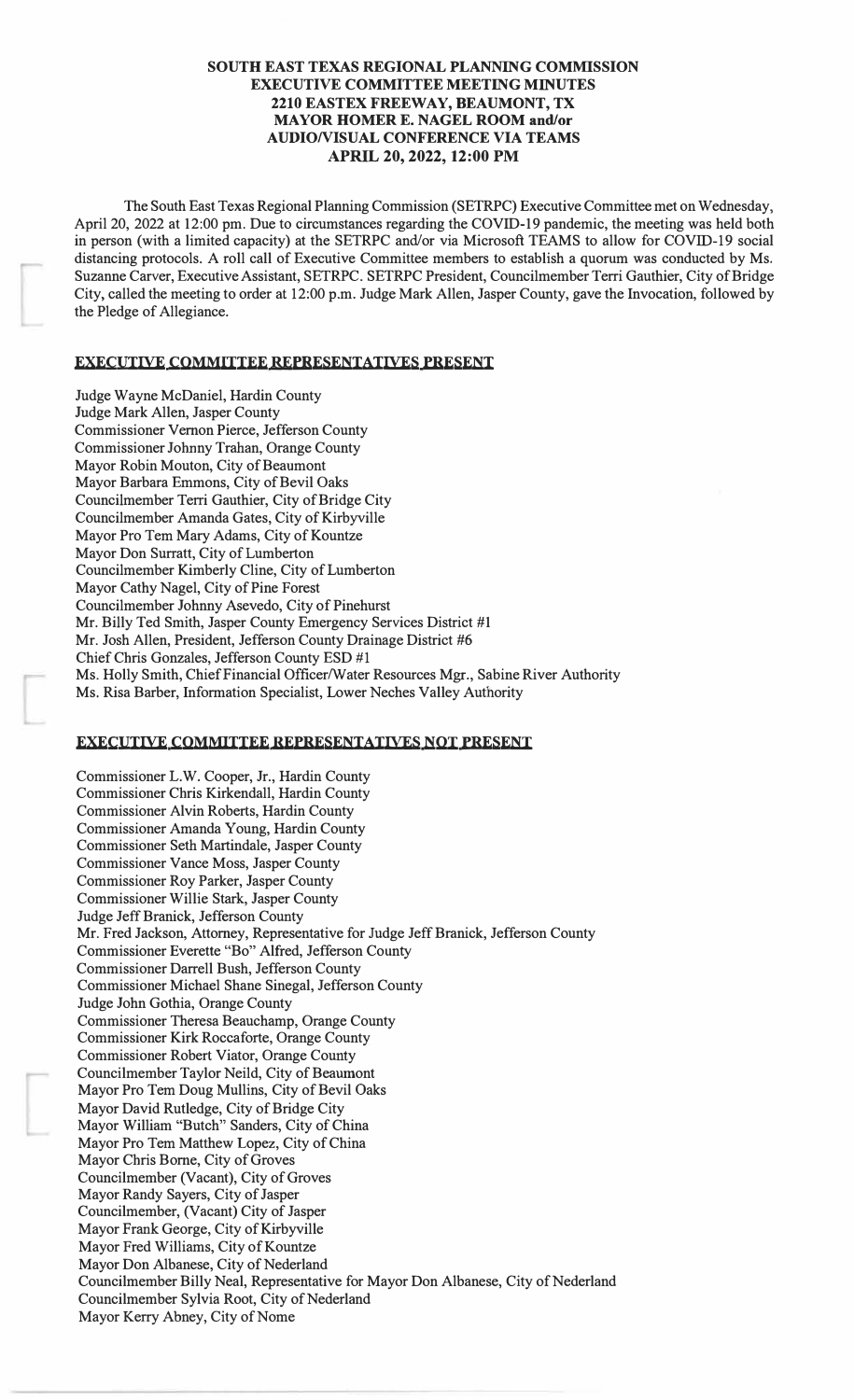# **EXECUTIVE COMMITTEE REPRESENTATIVES NOT PRESENTl Continued**

Councilmember (Vacant), City of Nome Mayor Larry Spears, Jr., City of Orange Councilmember Brad Childs, City of Orange Councilmember James McCullar, City of Pine Forest Mayor Pro Tern Sara McClendon, City of Pinehurst Mayor Thurman "Bill" Bartie, City of Port Arthur Councilmember Charlotte Moses, City of Port Arthur Mayor Glenn Johnson, City of Port Neches Councilmember Robert Arnold, City of Port Neches Mayor Bonnie Stephenson, City of Rose City Councilmember Jayme McGlothin, City of Rose City Mayor David Lang, City of Rose Hill Acres Mayor Pro Tern Cindy Mason, City of Rose Hill Acres Mayor Kevin Garner, City of Silsbee Mayor Pro Tem Mark Muckleroy, Representative for Mayor Kevin Garner, City of Silsbee Councilmember Roger Martin, City of Silsbee Mayor Bruce Robinson, City of Sour Lake Councilmember (Vacant), City of Sour Lake Mayor John Durkay, City of Taylor Landing Councilmember Phil Owens, City of Taylor Landing Mayor Misty Songe, City of Vidor Councilmember (Vacant), City of Vidor Mayor Randy Branch, City of West Orange Mayor Pro Tern Shirley Bonnin, City of West Orange Mr. Brad Haeggquist, General Manager, Mauriceville Special Utility District Mr. Hal Ross, Director, Jefferson County WCID #10 Mr. Frank Inzer, Director, Orange County WCID #1 (Vidor) Mr. Tom Woolley, President, Orange County WCID #2 (West Orange) Mr. Leroy McCall, Jr., Commissioner, Jefferson County Drainage District #3 (DD3) Mr. Richard Beaumont, Commissioner, Jefferson County Drainage District #7 (DD7) Mr. Don Carona, General Manager, Orange County Drainage District Mr. Fritz Erbelding, President, Hardin County Emergency Services District #2 Mr. Sam Job, Jasper County Emergency Service District #4 Mr. Daniel J. Diaz, Jefferson County Emergency Services District #3 Vacant, Orange County Emergency Services District #3 Ms. Lorrie Taylor, Port Director & CEO, Orange County Navigation & Port District Ms. Georgine Guillory, President, Port of Beaumont Mr. John Comeaux, Commissioner, Port of Port Arthur Mr. Ken Duhon, Commissioner, Sabine-Neches Navigation District Dr. Shannon Allen, Superintendent, Beaumont ISD Dr. Mike Kelly, Superintendent, Bridge City ISD Dr. Dwaine **K.** Augustine, Superintendent, Hamshire-Fannett ISD Dr. Mark Porterie, Superintendent, Port Arthur ISD Ms. Julie Gauthier, Assistant Superintendent, Port Neches-Groves ISD

#### **STAFF PRESENT**

- Ms. Shanna Burke, Executive Director, SETRPC
- Ms. Suzanne Carver, Executive Assistant, SETRPC
- Mr. Jim Borel, Director, Finance, SETRPC
- Mr. Jeff King, Controller, Finance, SETRPC
- Ms. Glenda Lacy, Director, Disaster Recovery Division (DRD) / Human Resources Manager, SETRPC
- Mr. Steve Curran, Director, Criminal Justice and Homeland Security Division (CJHSD)
- Ms. Kaylan Arendale, Regional Emergency Planner, CJHSD
- Mr. Pete De La Cruz, Director, 9-1-1 Emergency Network
- Ms. Lori Viator, Administrative Assistant, 9-1-1 Emergency Network
- Mr. Jeff Wilmore, Program Specialist, 9-1-1 Emergency Network
- Ms. Sara Torres-Garcia, Interim Director, Community Services Division (CSD)
- Ms. Halie Smith, Interim Director, Area Agency on Aging (AAA)
- Mr. Bob Dickinson, Director, Transportation & Environmental Resources Division (T&ER)
- Mr. Rachael Robinson, Economic Recovery Coordinator, T&ER
- Ms. Stephanie Lartigue Pearson, Director, AARP Experience Corps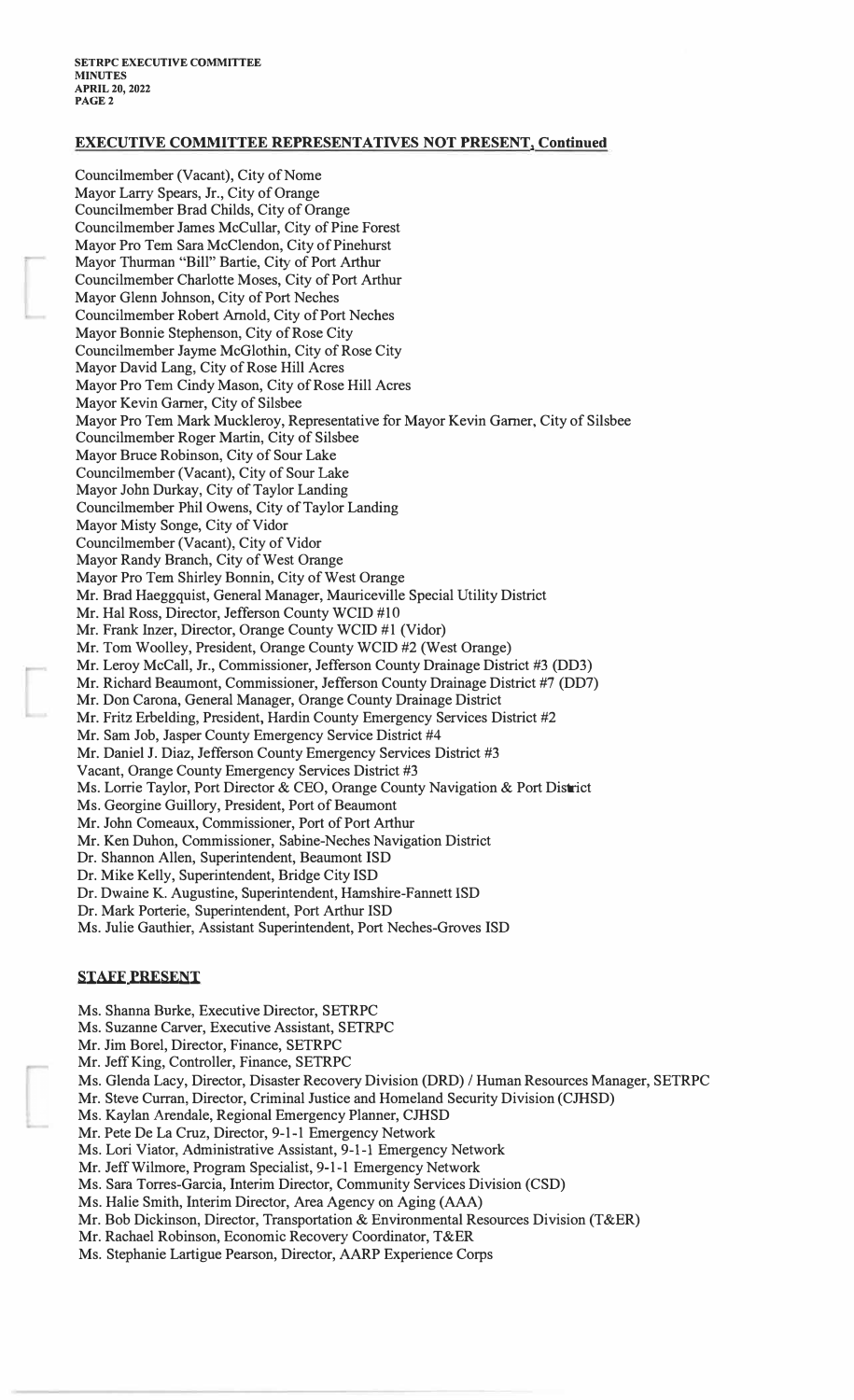# **GUESTS PRESENT**

Councilmember Anderson Land, Jr., City of Jasper Mr. Jerry Hood, City Administrator, City of Pinehurst Mr. Blake Hopper, Deputy District Director, U.S. Congressman Randy Weber Ms. Rhonda Master, Outreach Coordinator, Texas General Land Office Mr. Charles G. Reed, CPA, Reed & Associates Ms. Sharon Reed, CPA, Reed & Associates Mr. Jed Webb, DSW

## **22-027 APPROVAL OF MARCH 16l 2022 EXECUTIVE COMMITTEE MINUTES**

► Commissioner Johnny Trahan, Orange County, made a motion to approve the March 16, 2022, Executive Committee Minutes. Judge Mark Allen, Jasper County, seconded the motion. The motion carried unanimously.

#### **22-028 APPROVAL OF FEBRUARY 2022 TREASURER'S REPORT**

Judge Wayne McDaniel, Hardin County, made a motion to approve the Treasurer's Report for February 2022. Judge Mark Allen, Jasper County, seconded the motion. The motion carried unanimously.

## **22-029 ADMINISTRATION**

► First, Councilmember Terri Gauthier, Bridge City, on behalf of Ms. Shanna Burke, Executive Director, presented for approval a Jefferson County City Representative to serve as 5<sup>th</sup> Vice-President and a Hardin County City Representative to serve as Treasurer due to two SETRPC Officer vacancies for the reasons as follows:

- **•** Mayor John Durkay, City of Taylor Landing, who was serving as  $5<sup>th</sup>$  Vice-President resigned due to schoduling conflicts.
- **• Mayor Pro Tern Mary Adams, City of Kountze, had served as an Officer since 2016 and due to the unavailability of other Hardin County City Representatives had agreed to serve as Treasurer until a replacement could be found.**

A meeting of current officers was held on Wednesday, April 13, 2022, to discuss the vacancies and recommend individuals to fill these vacancies. Officers recommended representatives as follows:

- **• Mayor Glenn Johnson, City of Port Neches as 5 th Vice-President**
- **• Councilmernber Kimberly Cline, City of Lumberton as Treasurer**

Approval of these recommendations were respectfully requested.

Commissioner Johnny Trahan, Orange County, made a motion to approve the Executive Committee Officers for Hardin County City Representative and Jefferson County City Representative as presented and recommended. Commissioner Vernon Pierce, Jefferson County, seconded the motion. The motion carried unanimously.

Following the approval of Executive Committee Officers, Judge Wayne McDaniel, Hardin County, administered the oath of office to Councilmember Kimberly Cline, City of Lumberton, as Treasurer. Mayor Glenn Johnson, City of Port Neches, was unable to attend and will be sworn in as 5<sup>th</sup> Vice-President at a later date.

► Second, Mr. Jeff King, Controller, SETRPC, presented the Annual Comprehensive Financial Report for the Year Ended September 30, 2021 for approval. The South East Texas Regional Planning Commission's (SETRPC's) Bylaws require an annual audit of the Financial Statements. This annual audit was completed at the end of March, and the FY21 Annual Comprehensive Financial Report was posted on the SETRPC website for review on April 6, 2022. Mr. King noted that included in the Annual Comprehensive Financial Report was a insert of a copy of the Governance Letter from the auditors, Charles E. Reed & Associates, which covers communications and relationship during the audit and explains any problems encountered, for which there were none.

Mr. King then introduced Mr. Chuck Reed, with Charles E. Reed & Associates. Mr. Reed read the opinion paragraph on page 12 of the Annual Comprehensive Financial Report. It stated that in the auditors' opinion it called for an unqualified or clean audit opinion. Also, full cooperation from SETRPC management and staff was received. Mr. Reed concluded by introducing Ms. Sharon Reed, Charles E. Reed & Associates, who assisted in the audit.

Mr. King then provided additional comments regarding the audit as follows:

- **• Clean/Unmodified Opinion (the statements fairly present the financial position of the Planning Commission)**
- **• Overall Net Position on September 30th was \$8.5M**
- **• Of the \$8.5M, unrestricted net assets were approximately \$2.3M which is typically used to meet ongoing financial obligations.**
- **• The remaining \$6.2M represents net investment in capital assets.**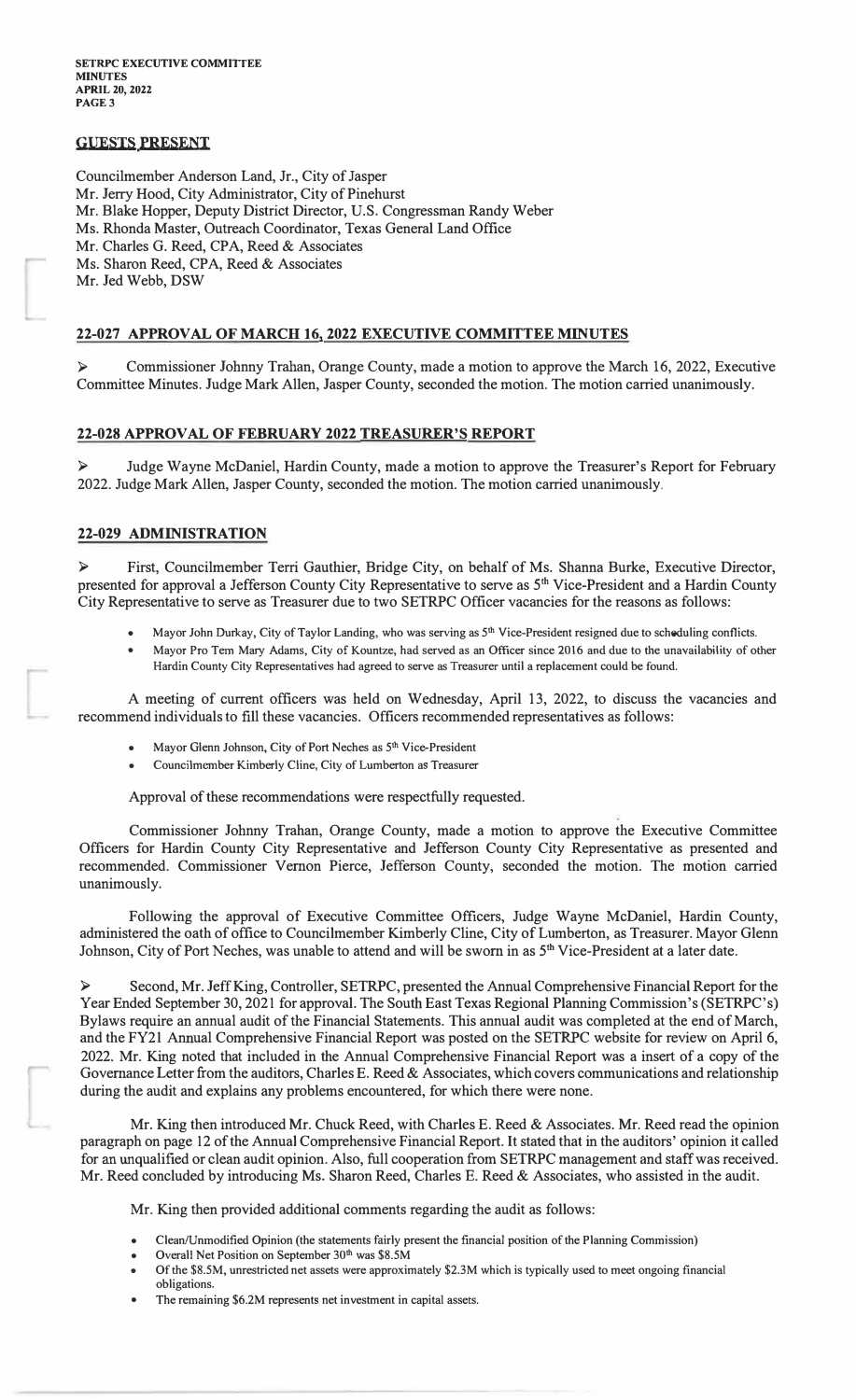- The General Fund balance was up by \$42K to \$1.26M. These monies are used to support programs of a region wide **significance including covering disbursements prior to reimbursement from grantor agencies.**
- **• Agency wide expenditures were \$14.9M which is up by \$2.6M compared to the previous year. This increase is primarily related to the rental assistance provided to COVID inflicted residents of Jefferson County.**
- **• The overall financial condition of the Planning Commission is Strong.**

After Mr. King asked if there were any comments or questions, of which there were none, he then asked for approval of the SETRPC Annual Comprehensive Financial Report for the Year Ended September 30, 2021.

Judge Wayne McDaniel, Hardin County, made a motion to approve the Annual Comprehensive Financial Report for FY2021 as presented and recommended. Commissioner Johnny Trahan, Orange County, seconded the motion. The motion carried unanimously.

► Third, Councilmember Terri Gauthier, City of Bridge City, on behalf of Ms. Shanna Burke, Executive Director, SETRPC, reported that the Texas Department of Agriculture (TDA) has set a meeting of the Unified Scoring Committee (USC), that will set criteria for the statewide scoring portion of applications submitted for regular Community Development Block Grant (CDBG) funds. This committee is comprised of twenty-four (24) representatives, one from each Council of Government (COG)/state planning region to set scoring criteria for TxCDBG projects throughout the State of Texas.

By rule, the governing body for each region is responsible for nominating a representative from each state planning region. The governing body for each region is responsible for this nomination, which must be received by TDA no later than April 15, 2022; however, the SETRPC received special permission to submit its recommendation on April 16, 2022, due to Executive Committee meeting falling after the deadline. Each nominee must meet the following criteria:

- **• Currently serve as an elected or appointed official of a non-entitlement community;**
- **• Able to pass a basic background check; and,**
- **• Available to travel to the Unified Scoring Committee meeting and related training.**

Hardin County Judge Wayne McDaniel served as the SETRPC representative the last time the USC met; however, he is unavailable for this year's meeting. Staff, therefore, recommends Jefferson County Commissioner, Vernon Pierce serve as the representative for the Southeast Texas region. He meets all requirements above and is familiar with the needs and concerns of the region.

Judge Mark Allen, Jasper County, made a motion for approval of the Texas Community Development Block Grant (TxCDBG) SETRPC Unified Scoring Committee Representative, Commissioner Vernon Pierce, Jefferson County, as presented and recommended. Judge Wayne McDaniel, Hardin County, seconded the motion. The motion carried unanimously.

► In conclusion, Ms. Glenda Lacy, Director, Disaster Recovery Division, presented a Resolution Recognizing Fair Housing for approval. Nationally, each year, the month of April is deemed Fair Housing Month by the U.S. Department of Housing and Urban Development (HUD). This is a result of the passing of the Fair Housing Act of 1968, which sought to eliminate discrimination in housing opportunities. In an effort to recognize Fair Housing events and to bring public awareness to Fair Housing the Resolution was presented for approval. *(See Attachment A.)*

Commissioner Johnny Trahan, Orange County, made a motion to approve the Resolution Recognizing Fair Housing as presented. Commissioner Vernon Pierce, Jefferson County, seconded the motion. The motion carried unanimously.

# **22-030 CRIMINAL JUSTICE AND HOMELAND SECURITY DIVISION**

► Ms. Kaylan Arendale, Regional Emergency Planner, Criminal Justice and Homeland Security Division (CJHSD), on behalf of CJHSD, presented for approval the Criminal Justice Advisory Committee (CJAC) Criminal Justice Division (CJD) Funding Recommendations regarding the State 421 (which includes the Juvenile Justice and Delinquency Prevention grant and Truancy Prevention), General Crime Victims (VOCA), Violence Against Women Act (VAWA) and Criminal Justice Program (formerly Justice Assistance Grant), and Commercial Sexual Exploitation of Youth (CSEY), projects submitted to and batched back from the Office of the Governor, Public Safety Office, Criminal Justice Division. The CJAC committee met on April 8, 2022, the applicants presented their projects virtually, and the CJAC members ranked and scored each of the presented projects. *(See Attachment B.)*

Judge Mark Allen, Jasper County, made a motion to approve the CJAC and the CJD funding recommendations as presented and recommended. Judge Wayne McDaniel, Hardin County, seconded the motion. The motion carried unanimously.

# **22-031 9-1-1 EMERGENCY NETWORK DIVISION**

Mr. Pete De La Cruz, Director, 9-1-1 Emergency Network, on behalf of the 9-1-1 Emergency Network,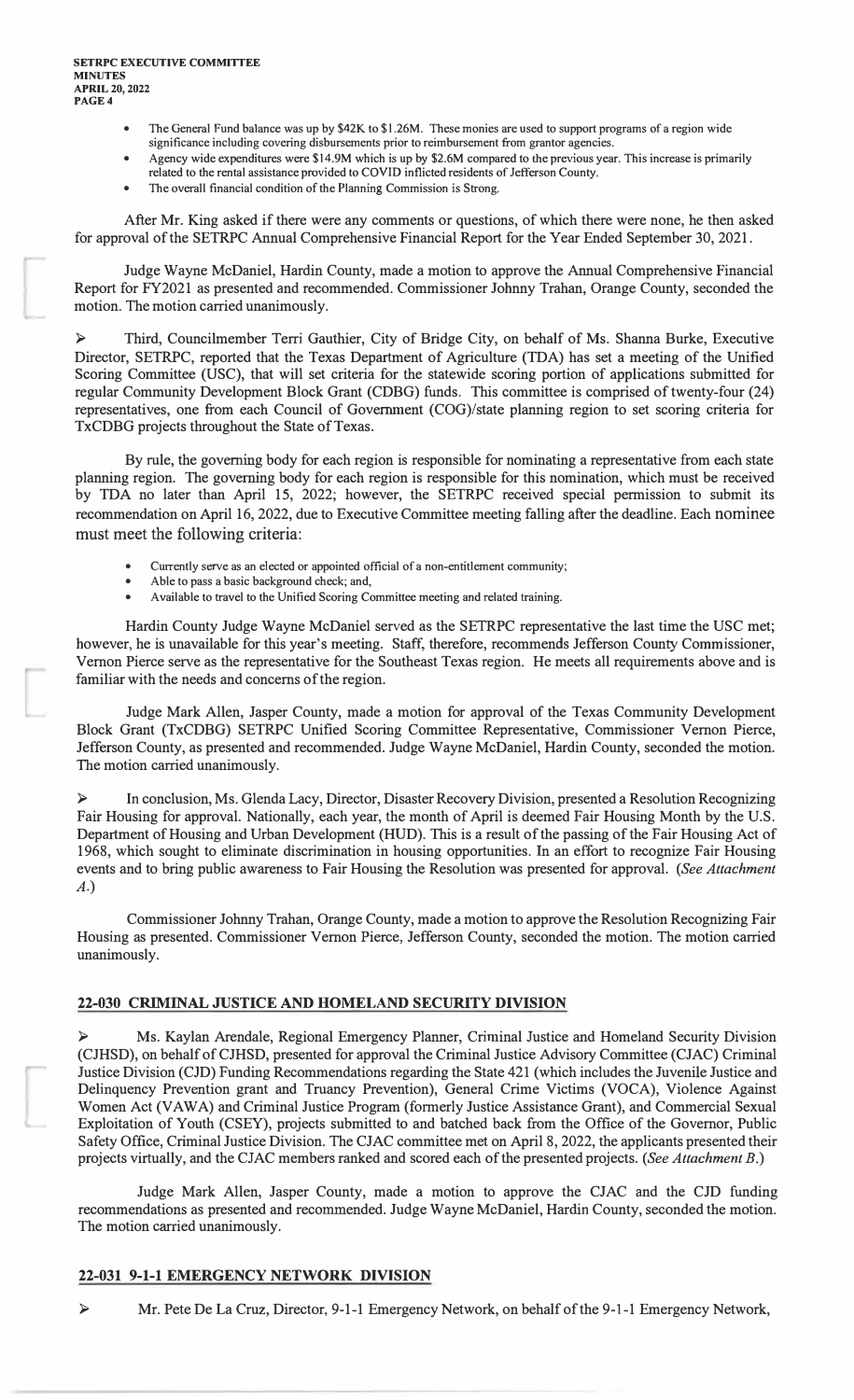requested approval of a three-year contract with National Public Safety Solutions {NPSS) for Deployment and Management services related to the PSAP NexGen Firewall Program in the amount of \$172,320. NPSS will provide remote Engineering Support for the installation, licensing and configuration. They will also provide tech monitoring, 24x7x365 Incident Response and Analysis, Configuration Backups, SW Updates, Patch Management and Monthly Reports.

Judge Wayne McDaniel, Hardin County, made a motion to approve the Deployment, Monitoring, and Management Services from National Public Safety Solutions related to the PSAP NexGen Firewall program in the amount of \$172,320 as presented and recommended. Commissioner Johnny Trahan, Orange County, seconded the motion. The motion carried unanimously.

► Next, Mr. Pete De La Cruz, Director, 9-1-1 Emergency Network, reported that on Thursday, March 9, 2022, the Jasper County Sheriffs Office transitioned from the Deep East Texas Council of Government's (DETCOG) 9- 1-1 Emergency Services Network to the SETRPC's 9-1-1 Emergency Services Network. The migration was the final step to fully incorporate Jasper County Sheriff's Office 9-1-1 answering point into the SETRPC's system.

The Jasper County Sheriff's 9-1-1 answering point is functionally equivalent to the thirteen existing 9-1-1 Public Safety Answering Point (PSAP) throughout the SETRPC's region. The 9-1-1 answering points feature, Selective Routing for land line and wireless calls, Automatic Number Identification, Automatic Location Identification, Translation Services for 9-1-1 callers, Digital Mapping of 9-1-1 calls, Text to 9-1-1 and Redundant Fiber Optic and LTE 9-1-1 circuits.

# **22-032 FUTURE CALENDAR**

► Ms. Suzanne Carver, Executive Assistant, SETRPC, reported that the Household Hazardous Waste Collection Event will be held at Buna High School parking lot, April 30, 2022, 8:00 am - 1 :00 pm. Also, the next Executive Committee meeting will be held on May 18, 2022, 12:00 pm in the Homer Nagel Room. In addition, the SETRPC offices will be closed on May 30, 2022 in observation of Memorial Day. Also noted were flyers regarding the Southeast Texas Stand Down 2022, May 20, 2022, 9:00 am - 2:00 pm, at the Orange County Convention & Expo Center and the Senior Citizen Rally Day Derby on May 10, 2022, 9:00 am - 1 :00 pm, at the Orange County Convention & Exo. Center. Ms. Carver then recognized Commissioner Vernon Pierce, Jefferson County, who provided additional information regarding the Southeast Texas Disaster Expo on April 23, 2022, Ford Park Exhibit Hall, 10:00 am - 4:00 pm.

## **22-033 OTHER, OLD AND UNFINISHED BUSINESS**

► Mr. Pete De La Cruz, Director, 9-1-1 Emergency Network, thanked Speaker Dade Phelan for a Resolution commemorating 30 Years of 9-1-1 Service in Southeast Texas that was presented by Mr. Zach Johnson, Special Advisor & Chief Director District Operations, at the 9-1-1 Emergency Network 30-year celebration in December 2021. The Resolution will be on display at the SETRPC.

► Judge Mark Allen, Jasper County, thanked Mr. De La Cruz and Ms. Burke and staff for their work in getting Jasper County set up on the SETRPC 9-1-1 network. Judge Allen stated that they went above and beyond to get this done.

► In closing, Ms. Shanna Burke, Executive Director, SETRPC, attending virtually, stated that she was sorry that she was unable to attend in person as she was at a hospital in Houston with her dad. She expressed her thanks to all.

► There being no other, old, and unfinished business. Commissioner Johnny Trahan, Orange County, made a motion to adjourn. Commissioner Vernon Pierce, Jefferson County, seconded the motion. The meeting adjourned at 12:20 pm.

Respectfully submitted,<br>
Councilmember Amanda Gates, City of Kirbyville

Secretary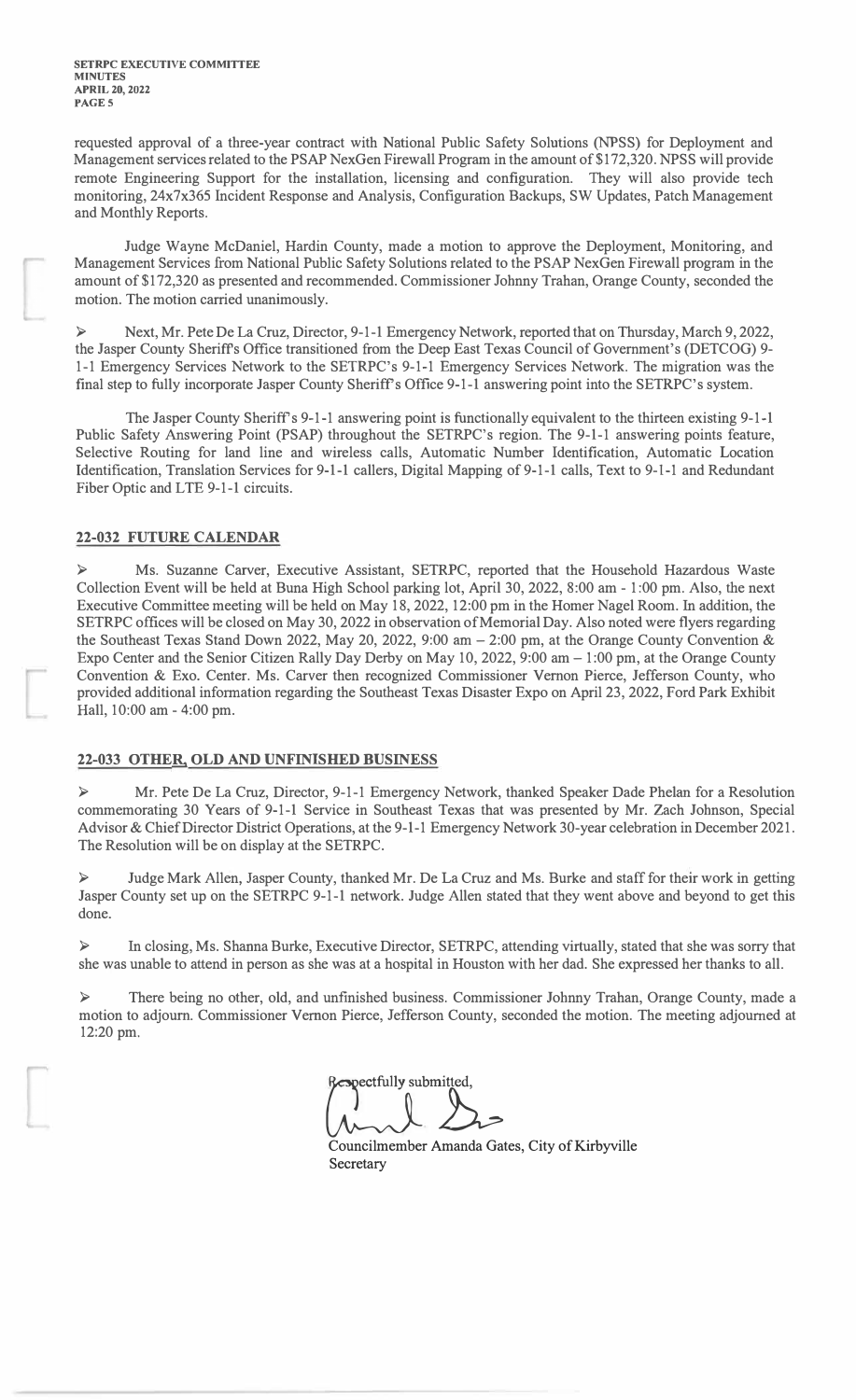# Attachment A

# **RESOLUTION RECOGNIZING FAIR HOUSING AND THE SOUTH EAST TEXAS REGIONAL PLANNING COMMISSION'S FAIR HOUSING ACTIVITIES**

**WHEREAS, April marks the anniversary of the passage of Title VIII of the Civil Rights Act of 1968, commonly known as the Fair Housing Act; and** 

**WHEREAS, the Fair Housing Act of 1968 prohibits discrimination in housing and declares it a national policy to provide, within constitutional limits for fair housing in the United States; and** 

**WHEREAS, the ongoing struggle for dignity and housing opportunity for all is not the exclusive province of the Federal government; and** 

**WHEREAS, vigorous local efforts to combat discrimination can be as effective, if not more so, than Federal efforts; and** 

**WHEREAS, illegal barriers to equal opportunity in housing, no matter how subtle, diminish the rights of all; and** 

**WHEREAS, the South East Texas Regional Planning Commission will participate in local fair housing activities, has posted notices about Fair Housing in both English and Spanish in public areas**  throughout our building and has posted information related to Fair Housing on the South East Texas **Regional Planning Commission website;** 

**NOW, THEREFORE BE IT RESOLVED:** 

**That in the pursuit of the shared- goal and responsibility of providing equal housing opportunities for all men and women, the South East Texas Regional Planning Commission does hereby encourage all agencies, institutions and individuals, public'and private, in the Southeast Texas area to abide by the letter and the spirit of the Fair Housing Law:** 

**That this Resolution is endorsed and passed by the Executive Committee of the South East Texas Regional Planning Commission on this day, Wednesday, April 20, 2022.** 

*=<:I� rzi���*  **Terri Gauthier, President, SETRPC** 

**Council Member, City of Bridge City** 

ATTEST: *I!ih*  **Amanda Gates, Secretary, SETRPC** 

**Council Member, City of Kirbyville**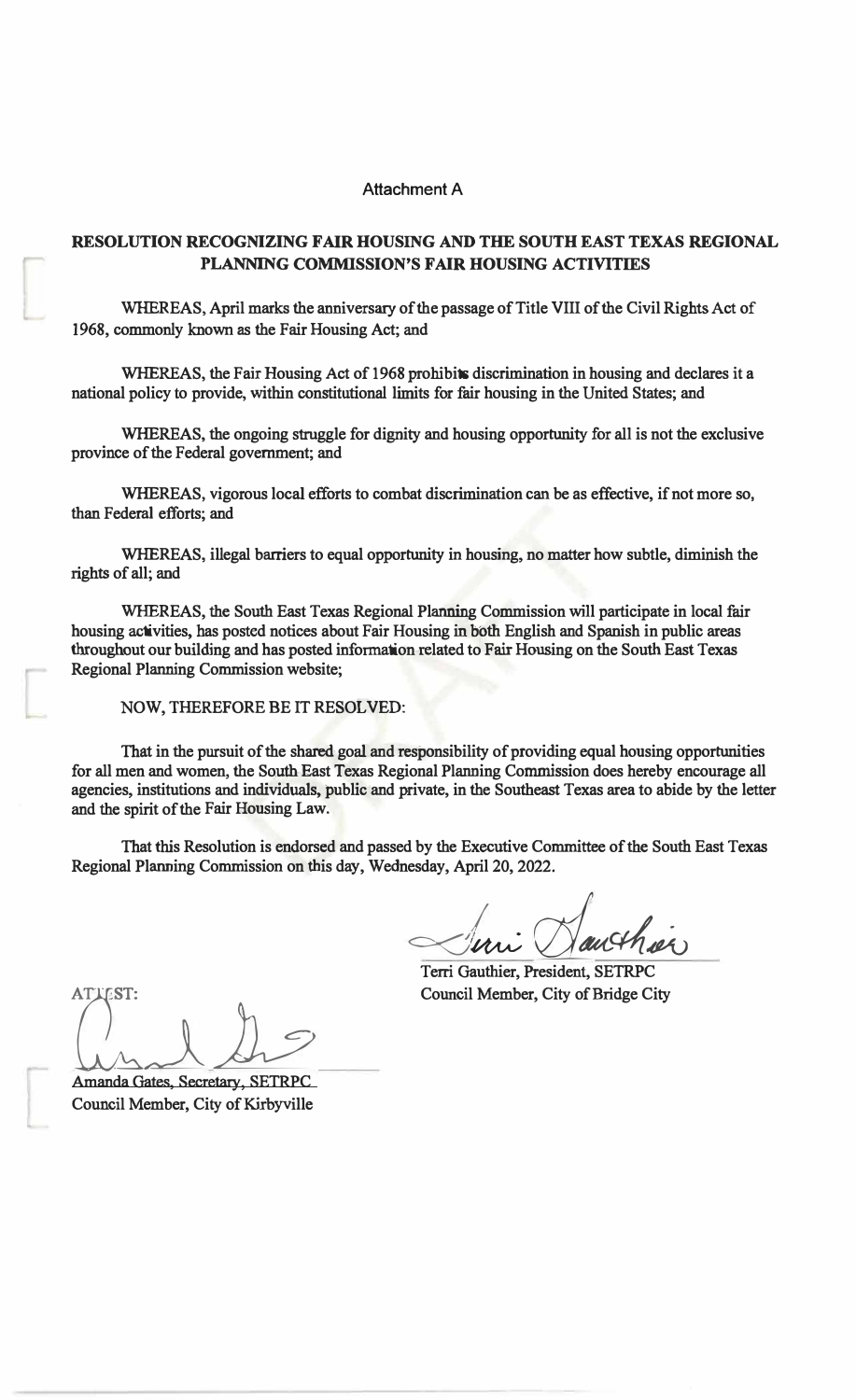## **Attachment B**

# SETRPC

# **A RESOLUTION BY THE REGIONALCRIMINALJUSTICE ADVISORY COMMITTEE FV2023 STATE CRIMINALJUSTICE PROGRAM FUNDS PRIORITIES FOR:**

Victims of Crime Act {VOCA), Viole nee Against Women Act ( VA **WA),** Commercially Sexually Exploited Youth (CSEY), Juvenile Justice and Delinquency Prevention (JJDP), Truancy Prevention (TP), and CriminalJustice Program (JAG) forfunding to the Office of the Governor, Public Safety Office, CriminalJustice Division

WHEREAS, the Office of the Governor, Criminal Justice Division is charged with administering funds available through the State Criminal Justice Program Funds: Victims of Crime Act (VOCA), Violence Against Women Act (VAWA), Commercially Sexually Exploited Youth (CSEY), Juvenile Justice and Delinquency Prevention {JJDP), Truancy Prevention (TP), and CriminalJustice Program (JAG); and

WHEREAS,the South EastTexas Regional Planning commission is charged with receiving, reviewing and prioritizing local proposals for funding available through the State Criminal Justice Program Funds: Victims of Crime Act (VOCA), Violence Against Women Act (VAWA), Commercially Sexually Exploited Youth (CSEY), Juvenile Justice and Delinquency Prevention (JJDP), Truancy Prevention (TP), and Criminal Justice Program (JAG); and

WHEREAS, the South EastTexasRegional Planning Commission has charged the regionalCriminalJustce Advisory Committee (OAC) with reviewing and recommending priorities within these funding programs for consideration by the Executive Committee of the South East Texas Regional Planning Commission; and

WHEREAS, several criminal justice agencies and other applicants have submitted proposals to utilize funds available through these funding sources for needed programs in the South East Texas region; and

WHEREAS, the Regional Criminal Justice Advisory Committee has received, reviewed. and prioritized applicable proposals for Fiscal Year 2023.

NOW, THEREFORE BE IT RESOLVED:

- 1} That the attached is an enumeration of recommended Project Priorities as determined by the Regional Criminal Justice AdvisoryCommittee.
- 2) That this enumeration of Project Priorities shall be submitted to the Executive Committee of the South East Texas Regional Planning Commission for final review and comment with the recommendation thatit be adopted aspresented.
- 3) That this Resolution is endorsed and passed by the regional Criminal Justice Advisory Committee on **Thursday, April 12, 2022.**

**Dale Williford, CJAC** 

Hardin County President - Terri Gauthier, Bridge City I 1 <sup>s</sup> VP - Michael Sinegal, Jefferson County I 2<sup>nd</sup> VP - Wayne McDaniel, Hardin County 3rd VP -Johnny Trahan, Orange County l 41h VP-Mark Allen, Jasper County I 51hVP -John Durkay, Taylor Landing Treasurer- Mary Adams, Kountze I Secretary-Amanda Gates, Kirbyville

> Executive Director - Shanna Burke 2210 Eastex Freeway Beaumont, Texas 77703-4929 ( 409) 899-8444 I ( 409) 347-0138 fax setrpc@setrpc.org | http://www.setrpc.org